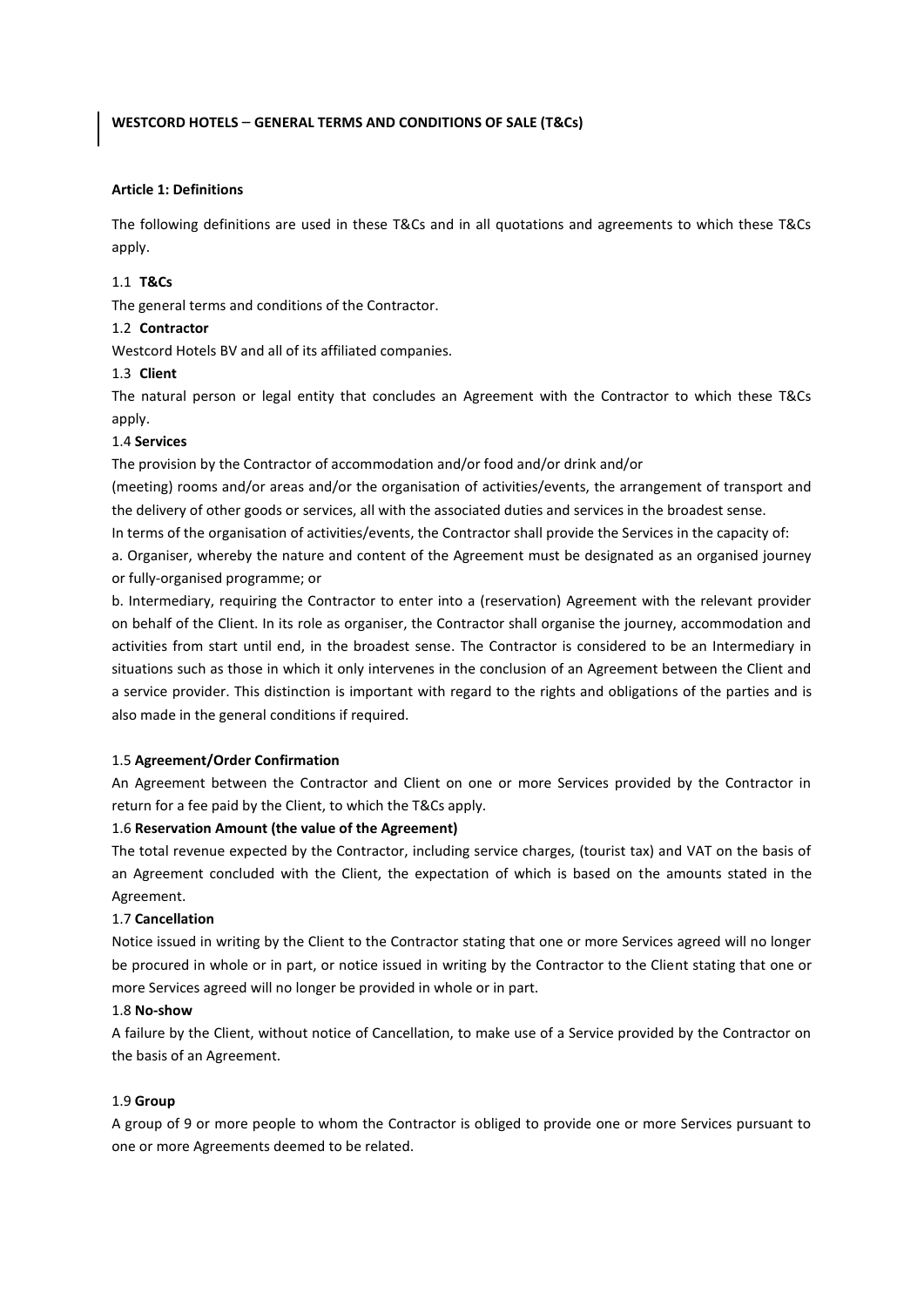# 1.10 **Goods**

All goods, including money, valuables and documents of value.

# 1.11 **Corkage**

The amount due for the use on the Contractor's premises of drink not provided by Contractor.

# 1.12 **External Catering Fee**

The amount due for the use on the Contractor's premises of food not provided by Contractor.

# 1.13 **Turnover Guarantee**

A written declaration by the Client that it will order a fixed minimum amount for one or more Services to be provided by the Contractor.

# 1.14 **Day/Days**

One calendar day or days.

# 1.15 **Working Day/Days**

Any day or days excluding Saturdays, Sundays and Bank Holidays.

1.16 **Intermediary** Any person who, in the exercise of their business, advises, informs and intervenes in the conclusion of an Agreement for travel/event arrangements in the broadest sense.

Article titles are for reference purposes only. No rights may be derived therefrom.

# **Article 2: Scope of the T&Cs**

2.1

The T&Cs apply to the conclusion and content of all Agreements, as well as all quotations for the conclusion of such Agreements, to the exclusion of all other terms and conditions. In the event that other general terms and conditions apply, these T&Cs prevail in the event of conflict.

2.2

Any deviation from the T&Cs must be laid down in writing.

2.3

These T&Cs also apply to all natural and legal persons of which the Contractor makes use or has made use in the conclusion and/or execution of an Agreement.

2.4

Once the T&Cs have been declared legally applicable to a certain Agreement between the Client and Contractor, the latest version of the T&Cs will be deemed to apply to all subsequent Agreements between said parties, unless otherwise agreed in writing.

2.5

If the T&Cs are translated into a foreign language for the benefit of Clients in other countries, the Dutch text will always prevail in the event of any conflicts.

2.6

If any provision of the Agreement or these T&Cs proves to be void or voidable, this will not affect the remaining provisions of the Agreement or the T&Cs. The provision in question must be replaced immediately by a provision that reflects the original meaning as closely as possible.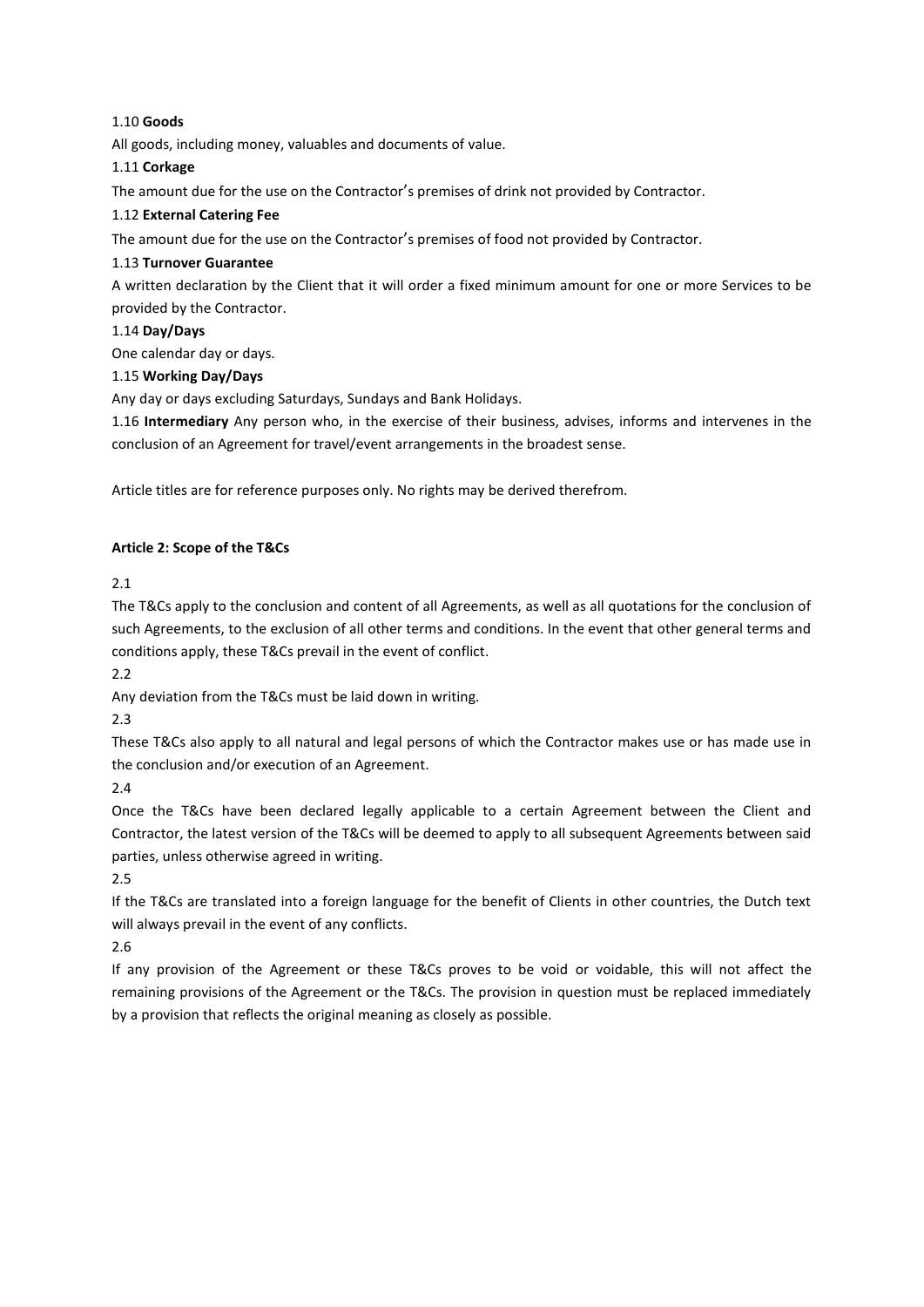## **Article 3: Quotations**

### 3.1

Any quotations issued by the Contractor for the purpose of concluding an Agreement are non-binding and subject to the availability of stock/capacity. If the Contractor invokes such a restriction within a period considered reasonable following acceptance by the Client, the intended Agreement will be deemed not to have been concluded.

## 3.2

An order placed by the Client is binding on the Client regardless of whether an Order Confirmation is issued by the Contractor. If the Client does not object to the description included in the Order Confirmation within 5 Working Days of sending, the Order Confirmation will be considered to correctly and completely represent the Agreement.

## 3.3

The Contractor is only liable if its written quotation is accepted on time by the Client and the Order Confirmation signed by both Contractor and Client is present at the Contractor.

#### 3.4

The Client guarantees that the information and details on which the Contractor's quotation is based are accurate. The Client is liable for any risks arising due to ambiguity in verbal or written orders and communications.

#### 3.5

The Contractor may refuse to conclude an Agreement at any time and for whatever reason, unless this refusal is based on one or more reasons stated in Article 429 quater of the Dutch Criminal Code (*Wetboek van Strafrecht*), section on discrimination.

## 3.6

If the Contractor has granted the Client (rightholder) a right of first refusal, such a right may not be revoked, unless and in so far as another potential Client makes an offer to the Contractor to conclude an Agreement on the total or partial Services covered by that right. In that case, the rightholder must be informed of this offer by the Contractor and state whether or not it wishes to exercise a right of first refusal. If the right holder gives notice that it does not wish to exercise its right of first refusal, then this right shall lapse. This also applies if the rightholder does not inform the Contractor that it wishes to exercise its right of first refusal within three Working Days of receipt by the Client of the notice from the Contractor. A right of first refusal can only be granted in writing.

## 3.7

Agreements entered into with the Contractor's staff are not binding on the Contractor unless confirmed in writing in the Contractor's name by one of its authorised representatives.

## 3.8

No rights may be derived by the Client from the content of the Contractor's brochures, websites or other publications. Only Agreements concluded between the parties determine the content of the legal relationship between the parties. Any images, charts or other illustrations included in quotations serve only as an impression. No rights may be derived therefrom.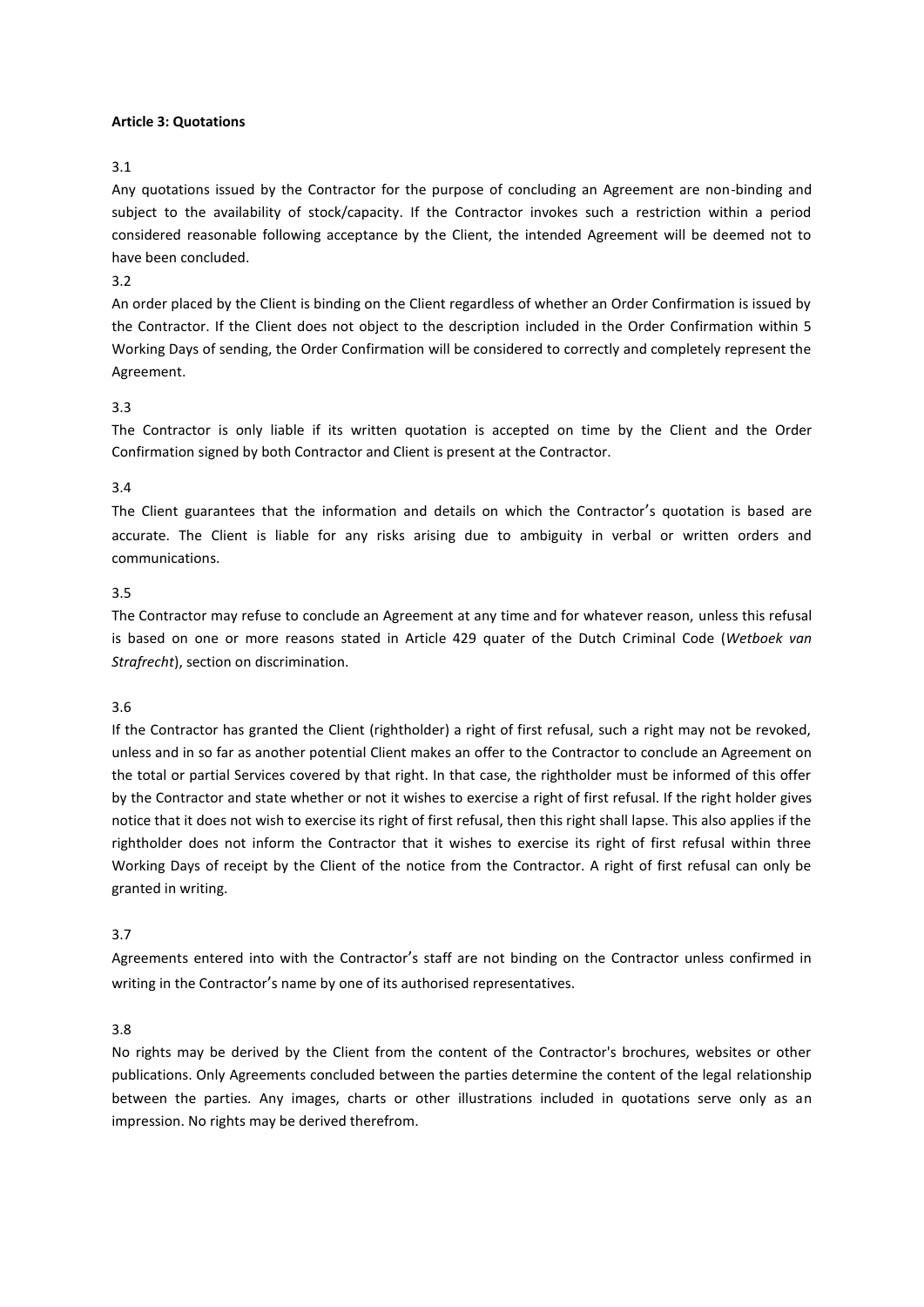Agreements entered into by Intermediaries (shipbrokers, travelagencies, other catering establishments, etc.), whether in the name of the Client or not, are considered to be concluded partially at the expense and risk of those Intermediaries. The Contractor does not owe any commission or percentage, by whatever name, to an Intermediary unless agreed otherwise in writing. Payment in whole or part of the amount due by the Client releases the Intermediary to the same degree.

# 3.10

If the Client enters into the Agreement with the Contractor only as an Intermediary, it is joint and severally liable along with its client for all obligations arising under the Agreement.

# 3.11

If the Contractor, pursuant to the Agreement, is obliged to enter into an agreement with a third party, requiring the third party to supply goods and services to the Client, the Contractor shall enter into that agreement with the third party on behalf of the Client, i.e. as an Intermediary. The Client is then bound by the third parties terms and conditions in relation to the actual services. The Client shall hold the Contractor harmless against any claims made by the third party.

# **Article 4: Number of guests**

# 4.1

The cost estimate provided by the Contractor is based on the number of guests stated in the Agreement. If any changes are made to the number of guests, this will affect the price calculation in the Agreement. In addition to the cost of food and beverage (F&B), other factors are involved, such as staff costs and materials required based on the number of guests as stated in the quotation or Agreement. The Client is obliged to inform the Contractor as soon as possible of any changes or additions that deviate from the quotation or Agreement. If any changes are made at the quotation stage, the Contractor undertakes to find the best solution. As soon as the order has been definitively laid down in a signed Agreement, the minimum number of guests stated in the Agreement applies.

# 4.2

The number of guests agreed may be reduced against the F&D costs up to 10 Working Days before the start of the event, up to a maximum of 10% of the agreed number of guests.

## 4.3

In the event that more guests than agreed attend, the costs charged based on the information in the quotation or Agreement will be increased.

## 4.4

If the number of guests deviates by more than 10%, a new Order Confirmation reflecting the updated costs will be issued.

# 4.5

Orders are accepted subject to post-calculation based on the actual food and drink consumed plus staff costs, unless otherwise agreed in writing.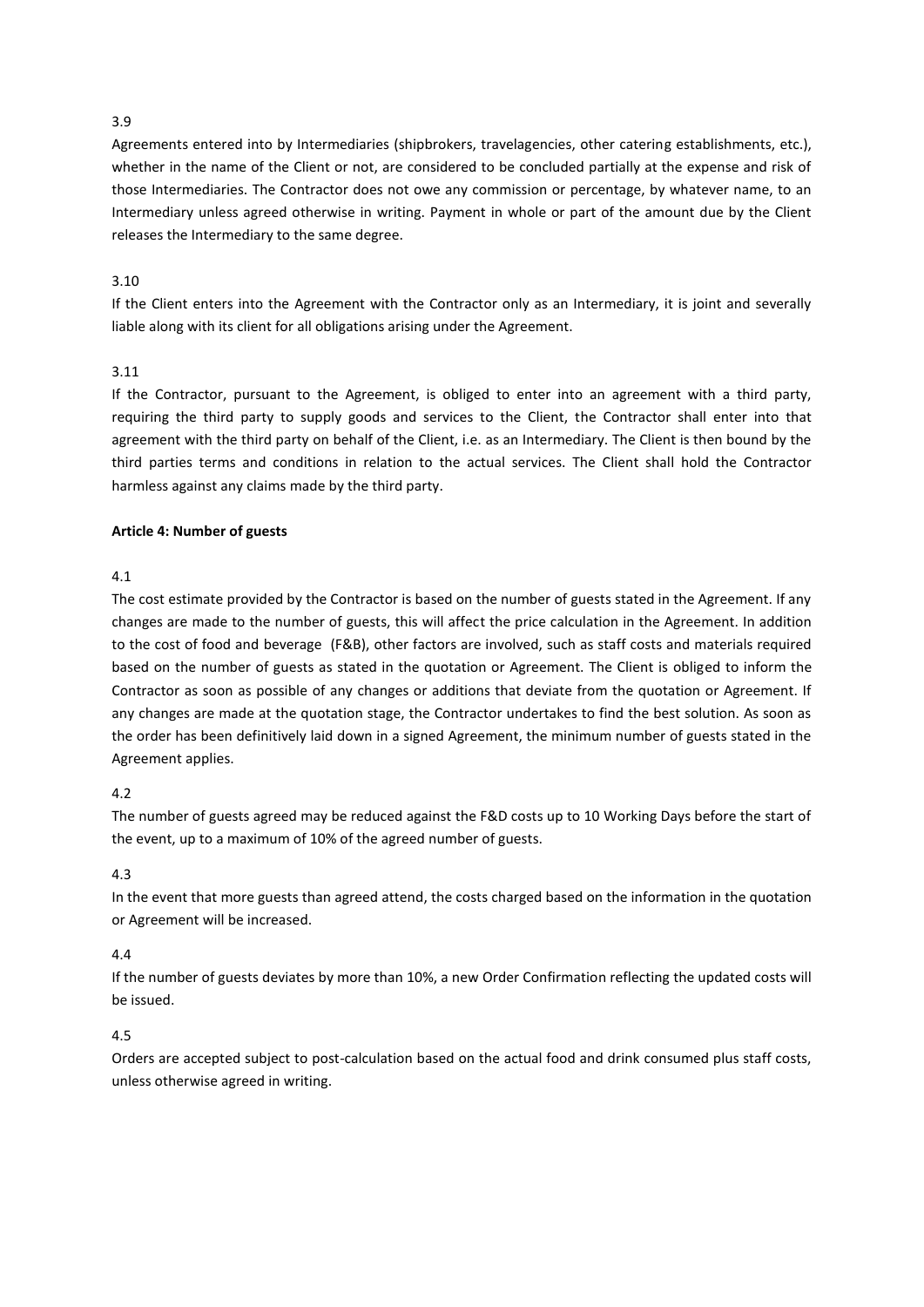## **Article 5: Prices**

5.1

All prices exclude VAT, unless otherwise stated. The Client shall bear all other levies imposed by the government. The Contractor shall inform the Client thereof in advance to the extent possible. The Contractor is entitled to pass on any government-imposed increases in taxes, excise duties or social security contributions to the Client, even if these increases were made after the Agreement was concluded.

# 5.2

If the Contractor provides a composite quotation, there is no obligation to execute part of the order for a corresponding part of the total price.

# 5.3

If any cost factors other than the government duties mentioned in Article 5.1 increase after the Agreement is concluded, the Contractor is entitled to pass on such increases to the Client.

# 5.4

Any price increase as referred to in 5.3 entitles the Client to revise the Agreement in consultation with the Contractor, within five Working Days of receiving the notice of price increase. The original Agreement otherwise remains in force. Any price increase as referred to in 5.3 does not entitle the Client to cancel or terminate the Agreement.

# 5.5

For special services, such as the use of a cloakroom, garage, safe, laundry, telephone, television, bicycle or flagpole and the storage of Goods, the Contractor may charge an additional fee, even if this is not included in the Agreement.

# **Article 6: Payment**

# 6.1

Payment must be made within 10 working days of the invoice date.

# 6.2

The Client is obliged to pay 50% of the agreed total price as a deposit at the time that the Agreement is concluded, but no later than two months before the Agreement is executed. The Client must pay a further 40% of the agreed total price no later than one month before the Agreement is executed. The remaining amount of the agreed total price, including post-calculated actual costs owed, must be settled with the Contractor within 10 Days after the Agreement is executed.

# 6.3

Each time a payment is due as listed in Article 6.2, the Contractor shall send an invoice to the Client in good time. The final invoice must include a list of the Services provided on the basis of a post-calculation, plus details of VAT.

# 6.4

If a payment is not received by the deadline, the Contractor has the right to terminate the Agreement immediately without notice. Articles 7.1 and 7.5 apply accordingly.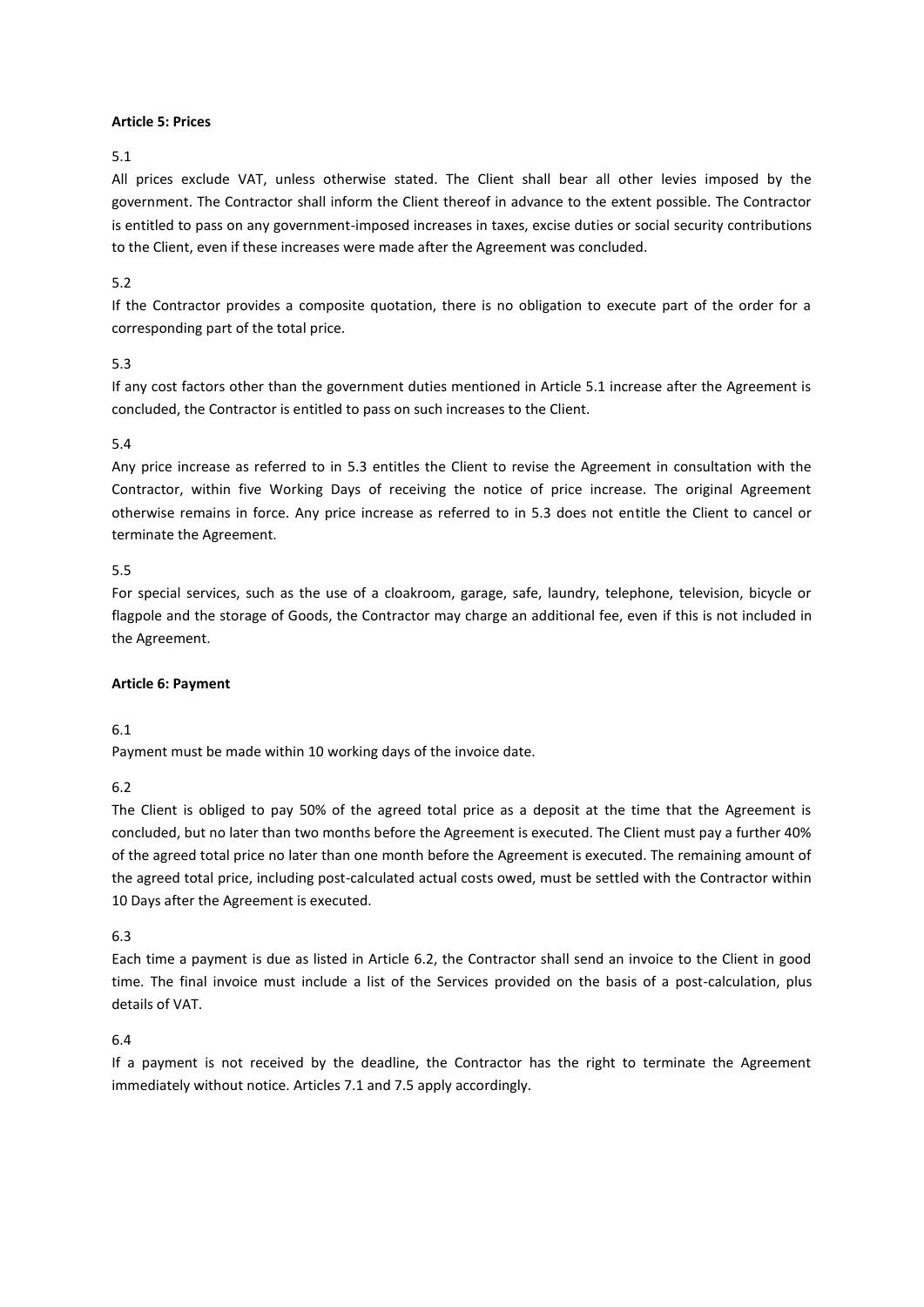If the Client has not paid in full within 10 Days after the invoice date, the Client enters into default without notice and is liable towards the Contractor for an interest rate of 1.5% per calendar month on the outstanding amount, applicable from the due date until the date of payment. Any part of a month will be considered as a whole month for this purpose.

## 6.6

In the event that the Client defaults on its payment obligations or other obligations, the Client is liable for the payment of all costs that the Contractor incurs in recovering the debt out of court, hereinafter 'collection costs', regardless of whether the Contractor invokes legal assistance for the collection. The collection costs are at least 15% of the principal amount, with a minimum of EUR 350. Moreover, the Client shall bear any costs of legal measures used to recover the debt incurred by the Contractor.

# 6.7

The Contractor is entitled to require a security from the Client in the form of a bank guarantee, if the Contractor's deems this appropriate on account of the creditworthiness of the Client. If the Client declines or is unable to provide a bank guarantee, the Contractor has the right to terminate the Agreement. Articles 7.1 and 7.5 apply accordingly.

# 6.8

The Client is not entitled to offset any amount or to suspend a payment obligation for any reason whatsoever.

## 6.9

If an order is commissioned by two or more Clients, whether natural or legal persons, each person is joint and severally liable for full compliance with the Client's obligations arising under the Agreement.

## 6.10

In so far as the Client has not fully complied with all of its obligations towards the Contractor, the Contractor is entitled to take possession of and retain any Goods brought by the Client, until such time that the Client fulfils all of its obligations towards the Contractor to the satisfaction of Contractor (lien). In such case, the Contractor enjoys a right of pledge to the Goods in question, in addition to lien. The signed Agreement also serves as a private deed of pledge in this respect.

## 6.11

If the Contractor takes possession of the Goods as referred to in Article 6.10 and the Client fails to comply with the obligations under the Agreement for more than three months, the Contractor is entitled to sell the Goods publicly or privately and to recover the amount owed from the proceeds. The Client shall bear the costs associated with the sale and the Contractor may also recover these costs from the proceeds of the sale.

# 6.12

Every payment will, regardless of any comments or observations made by the Client at the time of payment, be considered as serving to reduce the debt of the Client to the Contractor in the following order:

- 1. the costs of execution;
- 2. the judicial and extrajudicial collection costs;
- 3. the interest;
- 4. the damage;
- 5. the principal amount.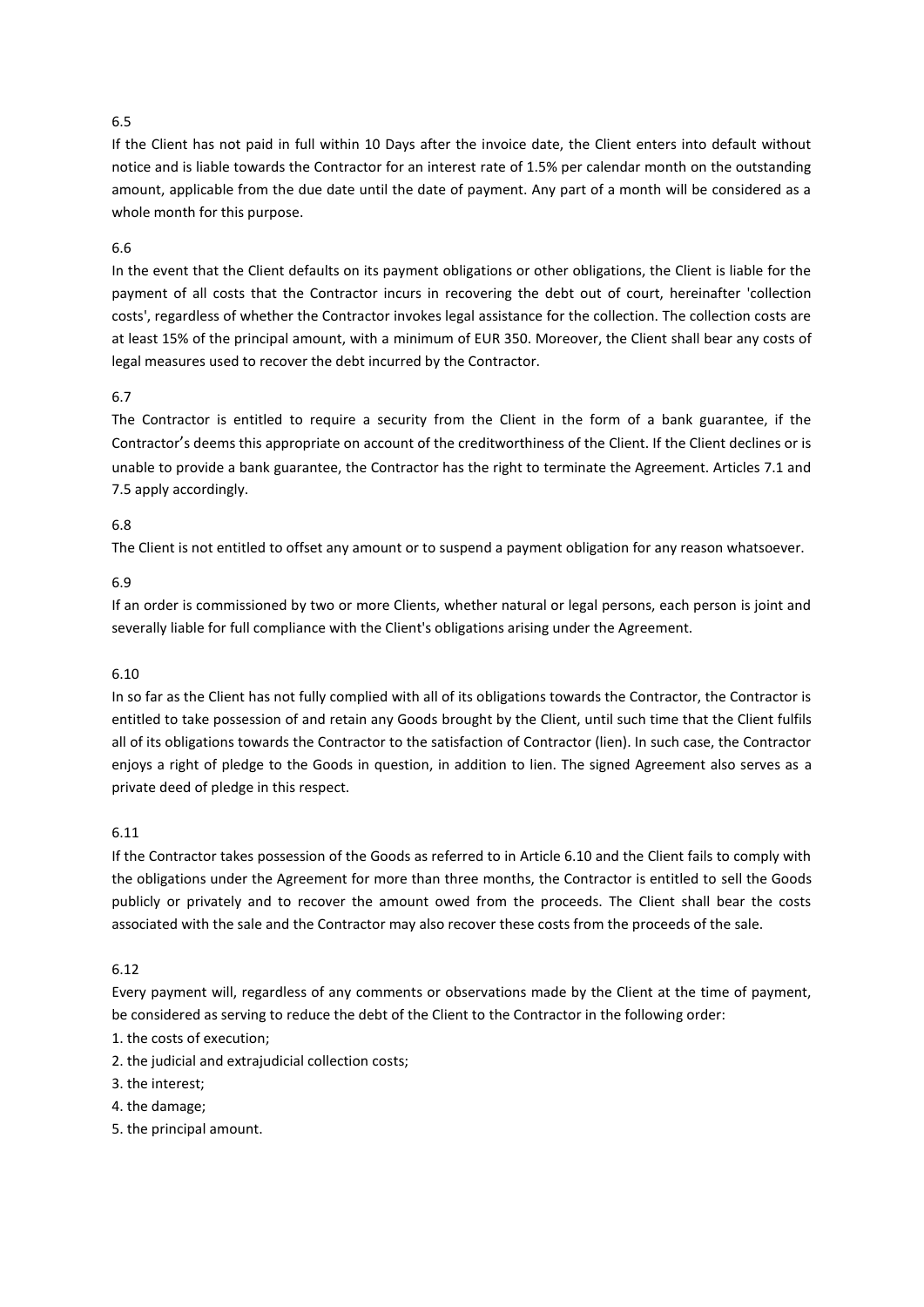Payment must be made in euros. If the Contractor accepts another currency, the market exchange rate in force at the time of payment applies. The Contractor may charge administration costs amounting to a maximum of 10% of the amount due.

# 6.14

The Contractor is not obliged to accept cheques, giro payment cards or other such payment methods, and may attach conditions to the acceptance of such payment methods. The same applies to other payment methods not referred to here.

# **Article 7: Cancellation**

# **I. Cancellation by the Client**

# 7.1

The Client is not entitled to cancel an Agreement unless it makes an irrevocable offer to pay the following amount. Any Cancellation will be deemed to include such an offer. Such an offer will be deemed to be accepted if the Contractor does not reject the offer within two Working Days of receiving notice of Cancellation.

- a) In the case of Cancellation more than 360 Days before the (first) Day of the event/arrival, the Client may cancel free of charge;
- b) In the case of Cancellation more than 180 Days before the (first) Day of the event/arrival, the Client shall pay 20% of the agreed total price to the Contractor;
- c) In the case of Cancellation more than 120 Days before the (first) Day of the event/arrival, the Client shall pay 50% of the agreed total price to the Contractor;
- d) In the case of Cancellation more than 30 Days before the (first) Day of the event/arrival, the Client shall pay 75% of the agreed total price to the Contractor;
- e) In the case of Cancellation less than 30 Days before the (first) Day of the event/arrival, the Client shall pay 100% of the agreed total price to the Contractor.

# 7.2

The Client may only cancel by providing signed written notice. The amount payable is based on the Day on which the written notice of Cancellation reaches the Contractor.

# 7.3

If the Cancellation covers more than 50% of the agreed order, the aforementioned deadlines are extended by 3 months.

# 7.4

In the event of a No-show, the Client is obliged to pay the full Reservation Amount in all cases.

# 7.5

The Client shall fully reimburse the Contractor at the time of Cancellation for all amounts to be paid by the Contractor to third parties owing to the cancelled Agreement. The amounts involved will be deducted from the Reservation Amount.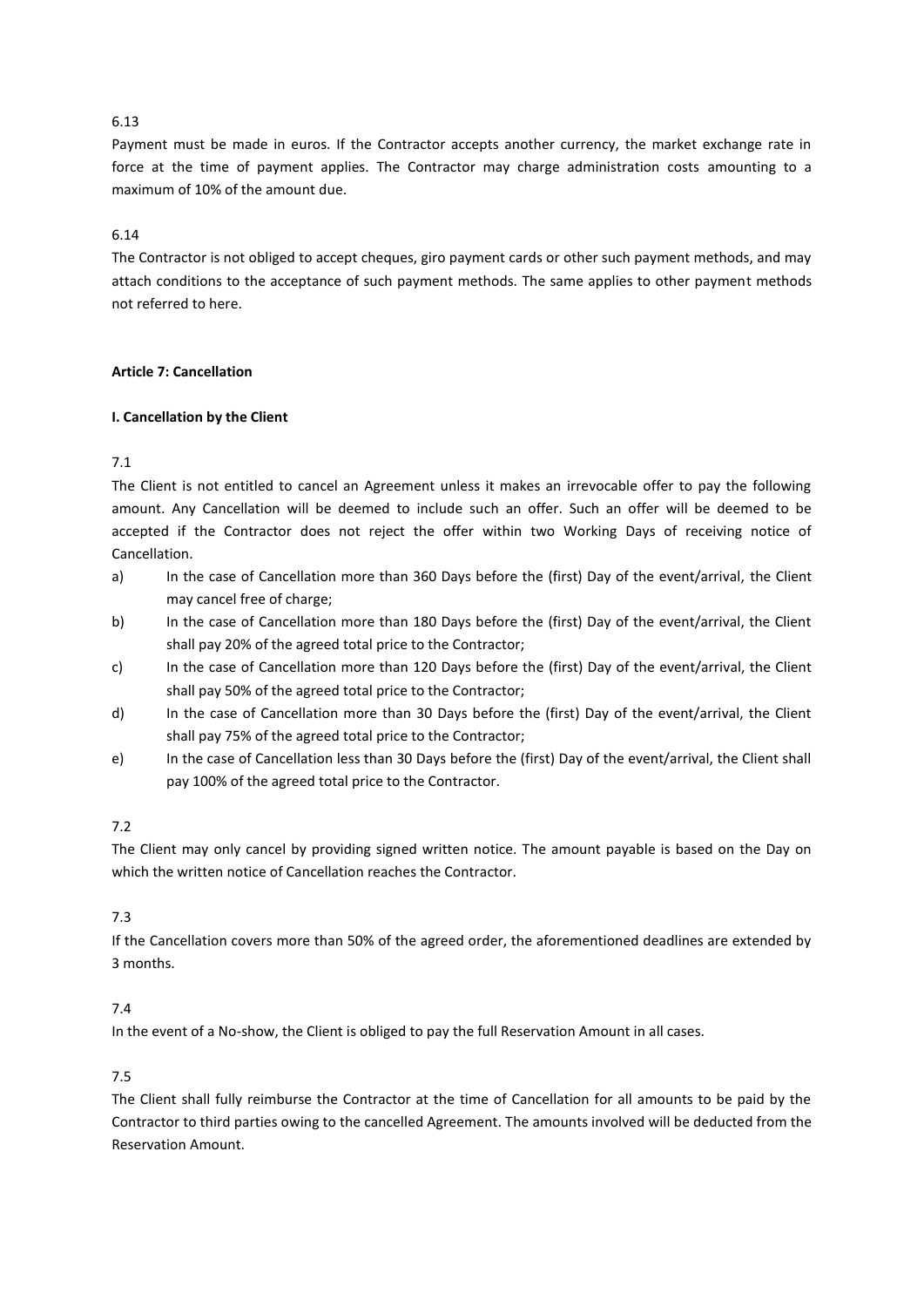When an Agreement is made exclusively with a restaurant or bar area, the following applies in the event of Cancellation:

- a) In the case of Cancellation more than 14 Days before the reserved time, no amount is due;
- b) In the case of Cancellation between 8 and 14 Days before the reserved time, the Client shall pay 50% of the Reservation Amount;
- c) In the case of Cancellation between 4 and 7 Days before the reserved time, the Client shall pay 75% of the Reservation Amount;
- d) In the case of Cancellation less than 3 Days before the reserved time, the Client shall pay 100% of the Reservation Amount.

## **II. Cancellation by the Contractor**

# 7.7

The Contractor is at all times entitled to cancel an Agreement, without being obliged to pay any damages, if there are sufficient indications that the event to be held on the grounds of the Agreement is of such a different nature from what might have been expected on the grounds of the Client's statement, or on the grounds of the capacity of the Client or guests, that the Contractor would not have concluded the Agreement if it had been aware of the actual nature of the event. The Contractor also reserves the right to cancel orders that subsequently appear to breach government regulations or generally accepted social standards, values or good taste, including if the order has already been confirmed and/or work regarding the event is commenced. Articles 7.1 and 7.5 apply accordingly.

## 7.8

Instead of exercising its right referred to in Article 7.7, the Contractor is entitled to set additional requirements for running the event in question. If there are sufficient indications that these requirements are not being (or will not be) fulfilled, the Contractor remains entitled toexercise the right referred to in Article 7.7.

## 7.9

If and insofar as the Contractor also acts as a tour operator in the legal sense, the following applies with regard to travel Agreements in the legal sense. The Contractor may change an essential point in the travel Agreement, owing to important circumstances that are immediately reported to the Client. The Contractor may change a non-essential point in the travel Agreement, owing to important circumstances that are immediately reported to the Client. Up to twenty Days before the order is executed, the Contractor may increase the agreed price in connection with changes to the cost of transport, including fuel costs, levies due, or the applicable exchange rates. If the Client refuses to accept any such change, the Contractor may cancel the travel Agreement. Articles 7.1 and 7.5 apply accordingly.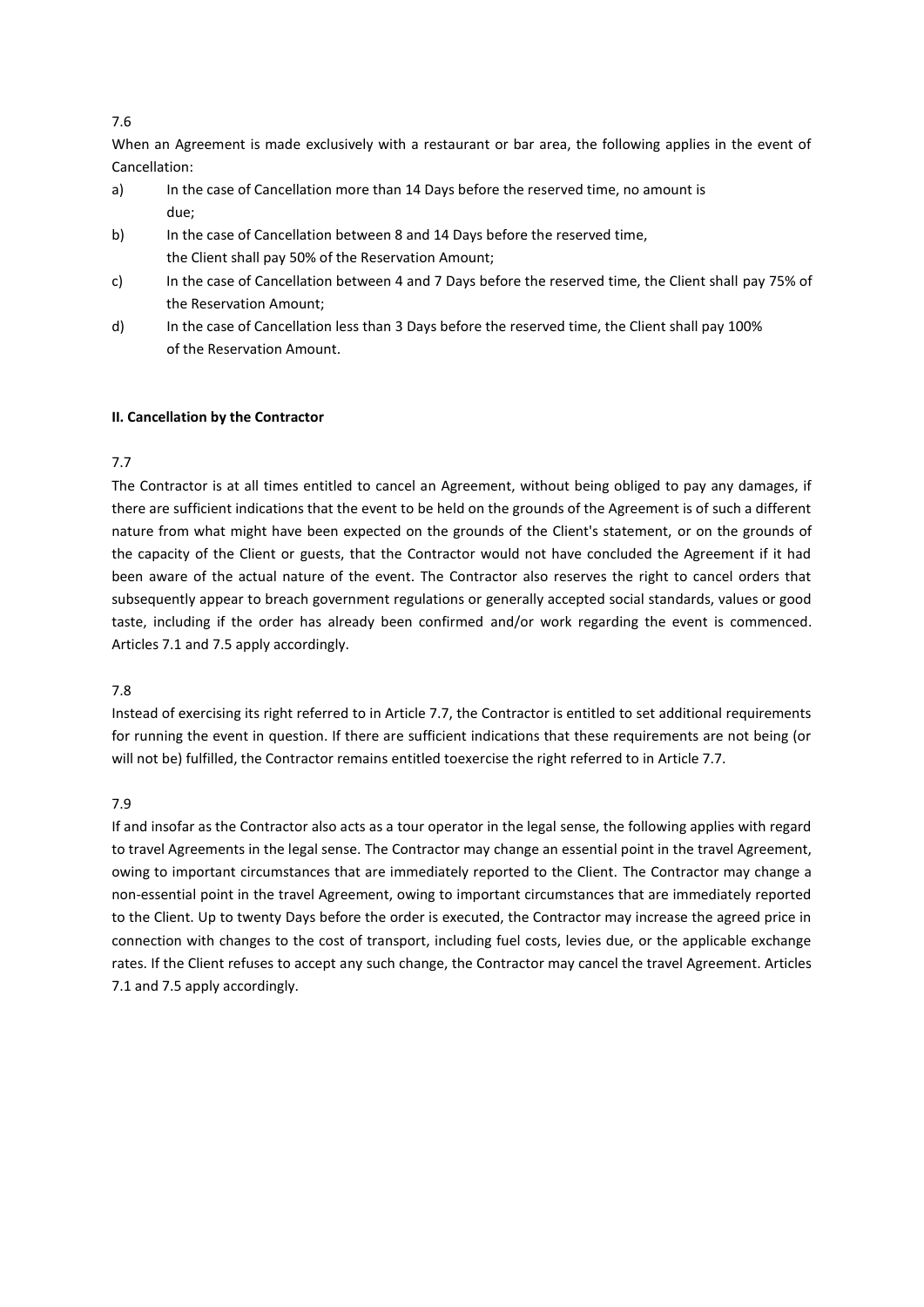### **Article 8: Execution of the Agreement**

#### **I. Execution in general**

### 8.1

The execution of the Agreement between the Client and Contractor is based on the nature of the event, the numbers and the circumstances specified by the Client. If the Client's order does not coincide with the actual number of attendees, time/duration, circumstances or nature of the event, the Contractor is not liable for any consequences resulting therefrom, without prejudice to the provisions of Article 3.3. The Client shall bear any additional costs in this regard.

#### 8.2

In the event the Client fails to meet any obligation arising under an Agreement with the Contractor on time, the Contractor has the right to suspend its duty to comply with its obligations towards to Client and to cancel all Agreements with the Client, without requiring notice or judicial intervention, and without prejudice to the right to claim damages. In such case, any outstanding amounts owed by the Client to the Contractor are payable immediately. Articles 7.1 and 7.5 apply accordingly.

### 8.3

Unless otherwise stated in the Agreement, the Contractor is entitled, without requiring notice or the Client's permission, to outsource part of the execution of an order to a third party outside of its employment, if the Contractor believes that this will result in a proper and efficient execution of the order.

#### 8.4

If permission if required from a third party for the execution of the Agreement in whole or in part, the Client is responsible for obtaining the permission or authorisation in good time and shall bear any related costs. The Client shall provide the Contractor with written evidence that permission has been obtained, at the latest one week before the execution of the order. Failing to obtain the required permission is entirely at the risk of the Client.

# 8.5

The Contractor shall take measures to ensure the confidentiality of all data and information provided to the Contractor. The Contractor shall not disclose any such data or information to any third party without the written permission of the Client, except in so far as is necessary for the proper execution of the Agreement.

#### 8.6

If the Contractor provides food and drink, without staff, to the Client, the Client has a 2-hour warranty on the quality of the food from the moment of delivery.

## 8.7

If the Client and/or its guests take food provided by the Contractor with them, this is at the Client's and/or its guests' own risk.

## 8.8

If the Client chooses to deliver particular materials and/or execute certain parts of the Agreement itself, the Client is liable for any late delivery or late execution.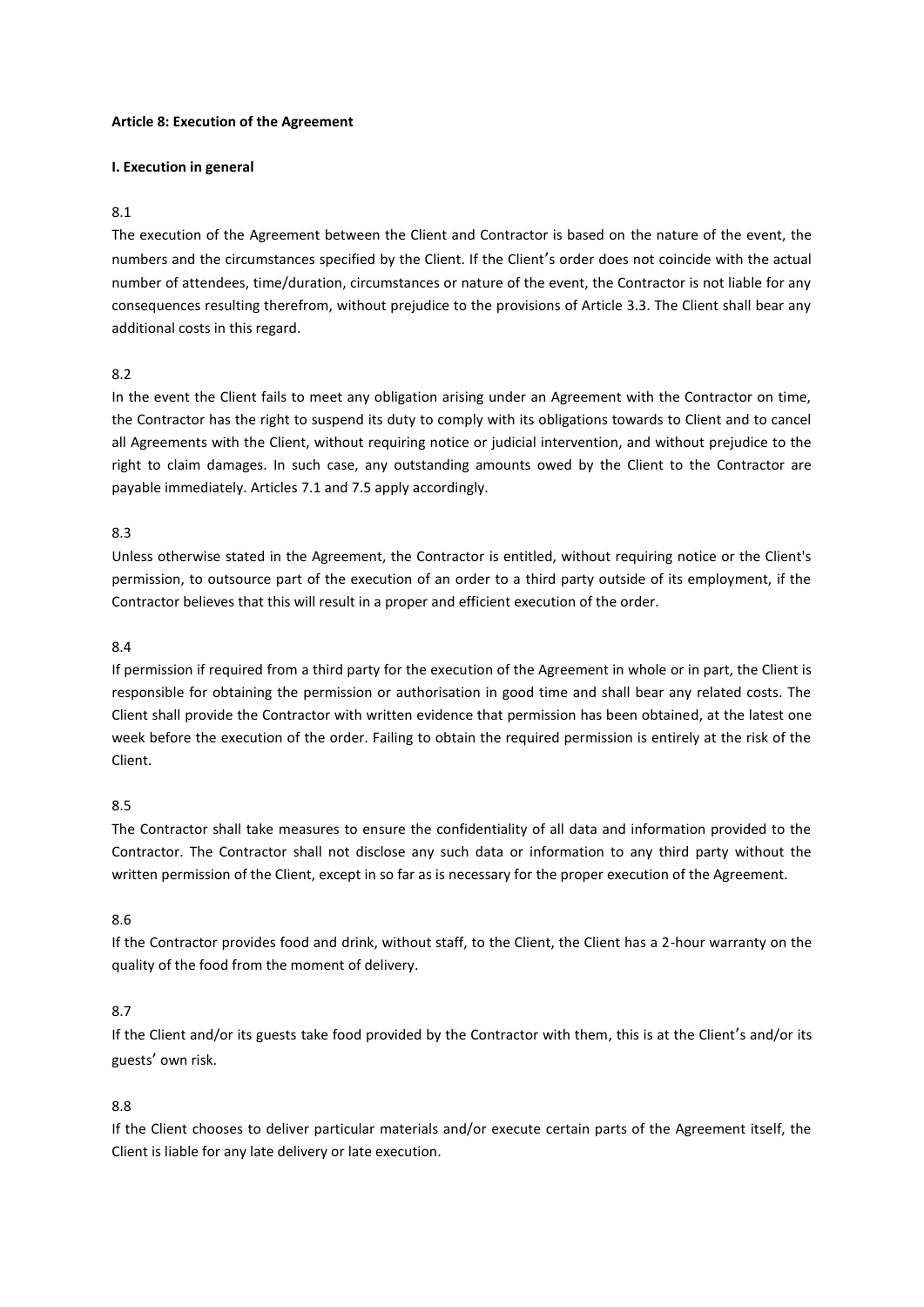The Contractor is not obliged to accept and/or take into safekeeping any Goods belonging to guests.

# 8.10

If the Contractor charges the Client for accepting Goods and/or taking Goods into safekeeping, the Contractor is obliged to take reasonable care of those Goods, without prejudice to the stipulations in Article 10.

# 8.11

The Contractor is never obliged to admit any domestic animal belonging to guests of the Client and may attach conditions to such admission.

# 8.12

The Contractor is entitled to provide rooms that differ from what is described in the Agreement, except if such a request is clearly unreasonable and must be considered obviously too inconvenient for the Client. In the latter case, the Client has the right to cancel the Agreement to which the aforementioned request of the Contractor applies, with immediate effect, without prejudice to its obligations based on other Agreements. If the Contractor saves money in the above circumstances by providing rooms that differ from what is described in the Agreement, the Client is entitled to the amount that is saved. Beyond that, the Contractor shall never be obliged to pay any compensation.

# 8.13

The Contractor is entitled to refrain from providing Services or to terminate these at any time if the Client and/or its guests do not behave in a way that is considered generally appropriate. The Contractor may, among other things, lay down conditions concerning the outward appearance of the Client's guests. The Client and/or its guests must leave the Contractor's premises at its first request.

## 8.14

The Contractor is entitled, after consultation with the local competent authorities, to cancel the Agreement on the grounds of a justifiable concern that public order may be disturbed. If the Contractor invokes this provision, the Contractor is not liable to pay any compensation. Articles 7.1 and 7.5 apply accordingly.

## **II. Execution by the hotel**

## 8.15

The accommodation must be made available to the Client and its guests by 15:00 on the Day of arrival until 11:00 on the Day of departure.

## 8.16

The Contractor shall hang or affix or place the house rules in a clearly visible place for the attention of the Client and its guests, or hand over the house rules in writing to the Client and its guests. The Client is obliged to comply with the house rules. The Client is responsible for ensuring that its guests also comply with the house rules.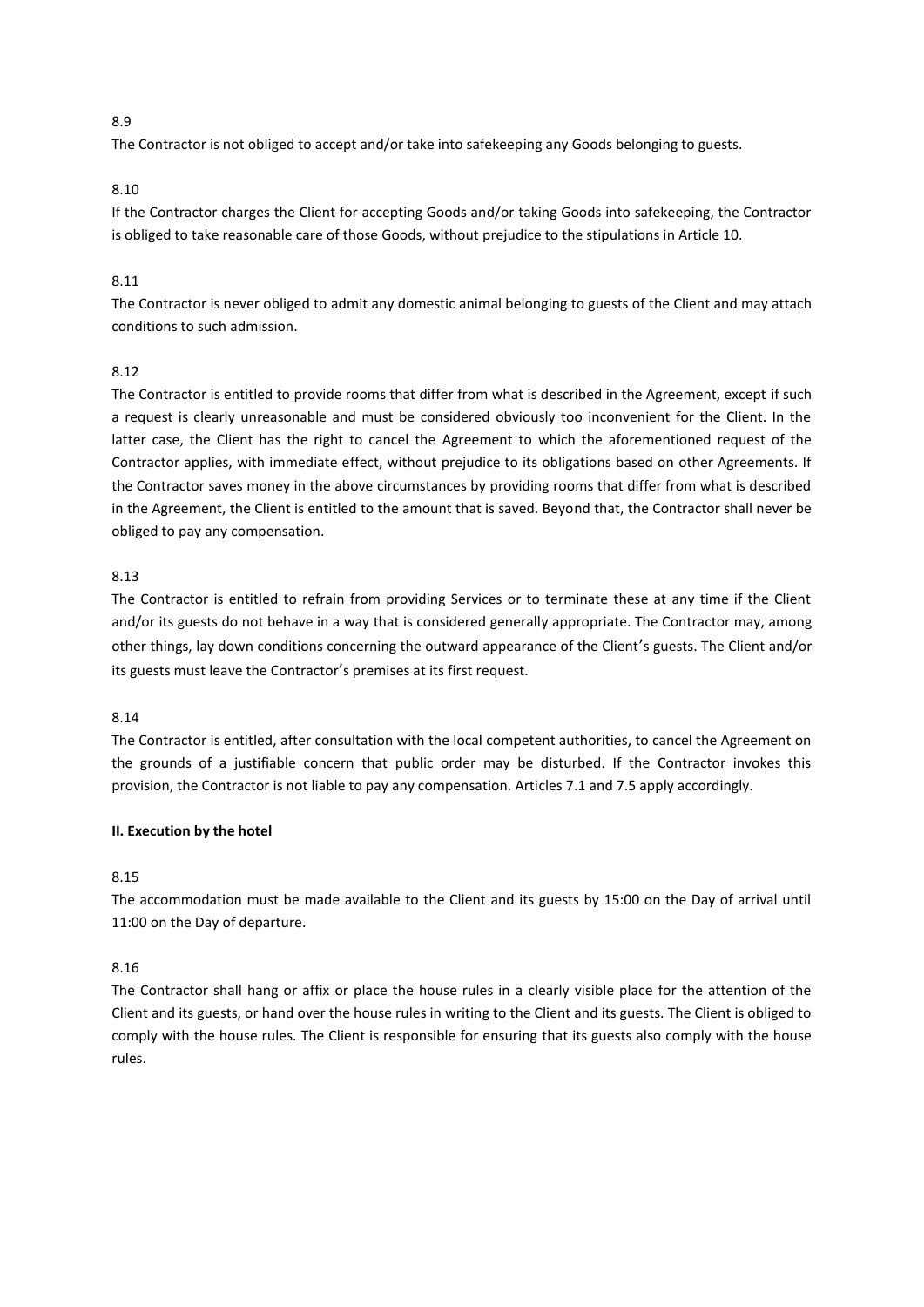The Contractor is entitled to terminate the provision of Services to the Client at any time without prior notice if the Client and its guests break the house rules, or otherwise behave in such a way that the order and peace and quiet in the hotel and/or the normal running of the establishment is or may be disturbed. In that case, the Client and its guests must leave the hotel at the first request. Articles 7.1 and 7.5 apply accordingly.

# 8.18

Unless otherwise agreed, the Contractor is entitled to regard a reservation not guaranteed (by credit card or deposit) as cancelled if the Client has not checked in by 18:00 on the first Day of the reservation, without prejudice to the stipulations in Article 7.

# **III. Execution by the restaurant/bar/lounge/rooms**

# 8.19

If no food or drink are agreed in advance, the Contractor shall provide whatever food and drink are available at the time of execution of the Agreement on request.

# 8.20

If the Client and/or its guests do not arrive within half an hour after the time of reservation, the Contractor may consider the reservation as cancelled, without prejudice to the stipulations in Article 7.

# **Article 9: Complaints**

## 9.1

During the execution of the order, the Client is obliged to check whether the order is being executed as agreed.

# 9.2

The Client must report any complaints concerning the quality of the food or drink to the Contractor immediately after a problem is discovered, so that the Contractor has the opportunity to investigate the cause of the complaint on the spot and rectify it if possible. Failure to comply with this provision will result in the loss of the Client's right in this regard.

## 9.3

In all cases other than those mentioned under Article 9.2, complaints may only be made by providing a justified written account within 5 Working Days after execution of the order. Failure to comply with this provision will release the Contractor from its obligation and result in the loss of the Client's right in this regard. The point of reference for complaints is the quotation or Agreement between the parties. Any obvious printing, written and/or calculation errors or ambiguities in quotations, Agreements and/or brochures are not binding on the Contractor.

## 9.4

A demonstrable defect in a part of the execution of the order does not entitle the Client to reject the total performance delivered.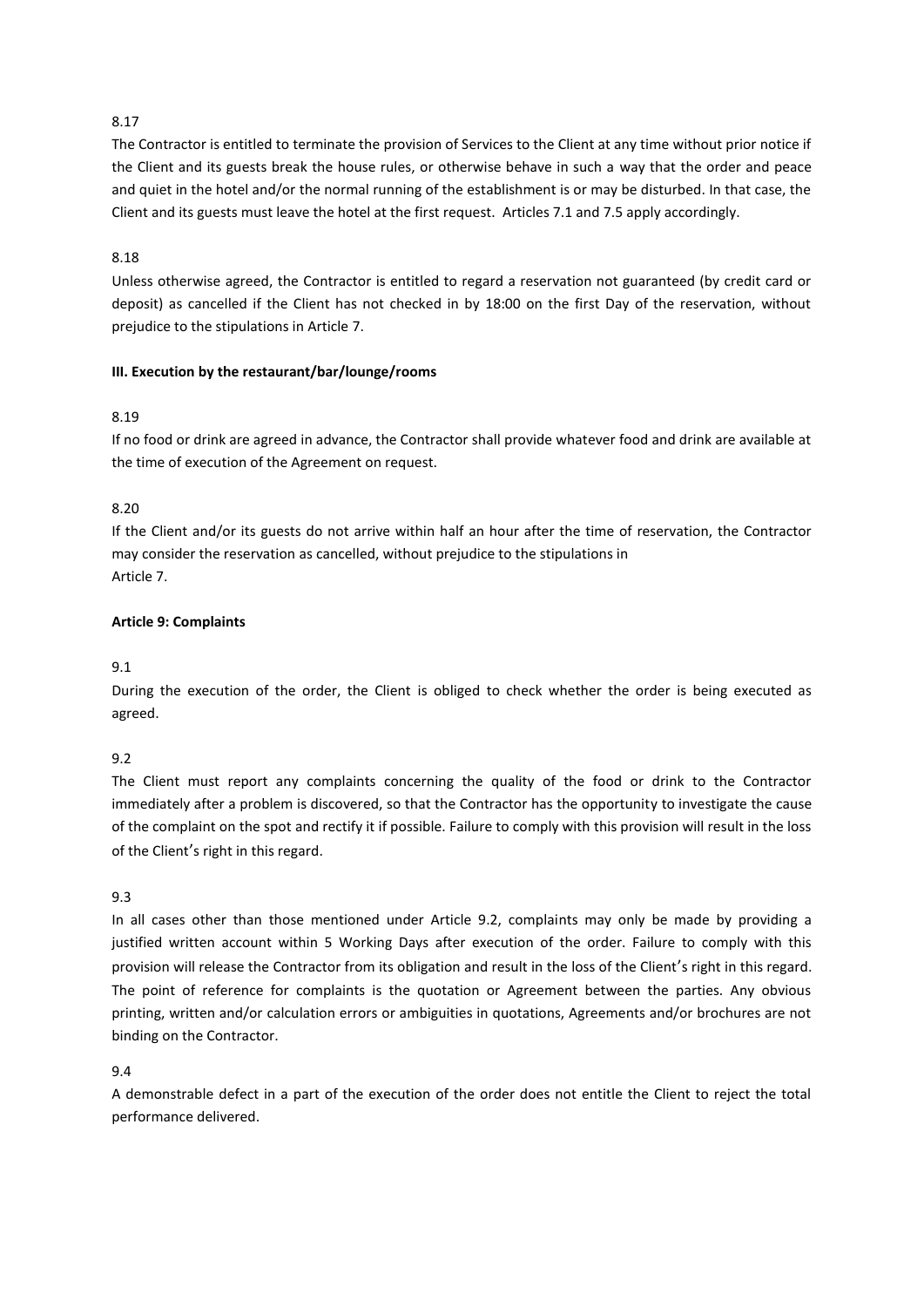In the event that a complaint concerns an invoice received, the Contractor must be informed by registered letter within 5 Working Days of the invoice date. The Contractor is not obliged to take into consideration any complaints that it receives after the expiry of the aforementioned period of 5 Working Days and in such case the Client's rights will lapse. After this period expires, the Client will be deemed to have agreed to the invoice sent to it.

#### **Article 10: Liability**

# 10.1

The Contractor is never liable for any damage whatsoever, regardless of the nature of that damage (direct and/or indirect damage) suffered by the Client and/or its guests and/or those who are accompanying them and/or third parties, unless the damage is caused by intent or gross negligence on the part of the Contractor. This exclusion of liability also applies to damage caused as a result of the consumption of food or drink prepared or served by the Contractor and damage resulting from computer-related problems, as well as damage caused to or by vehicles of the Client and/or its guests and/or those who are accompanying them and/or third parties.

#### 10.2

Without prejudice to the provisions of Article 10.1, any liability on the part of the Contractor, on any basis whatsoever, remains limited to a maximum of the agreed price according to the Agreement or the amount paid out by the Contractor's liability insurer for the case concerned, whichever is more.

## 10.3

The Contractor is not liable for damage caused by its subordinates through intent or gross negligence.

#### 10.4

The Client is liable for all damage which the Contractor and/or any third party suffers and/or will suffer as a direct and/or indirect result of an attributable failure to execute the Agreement and/or an unlawful act by the Client and/or its guests and/or those who are accompanying them, as well as damage that is caused by any animal and/or any substance and/or any object which belongs to or is under the supervision of the Client and/or its guests and/or those who are accompanying them.

# 10.5

The Contractor is not liable for the loss or theft of property belonging to the Client and/or its guests and/or those who are accompanying them.

## 10.6

If the Contractor accepts Goods or if the Goods are deposited, stored and/or left behind anywhere by anyone in any manner whatsoever, the Contractor is never liable for damage to or in connection with the Goods in any way unless the damage is caused by intent or gross negligence on the part of the Contractor.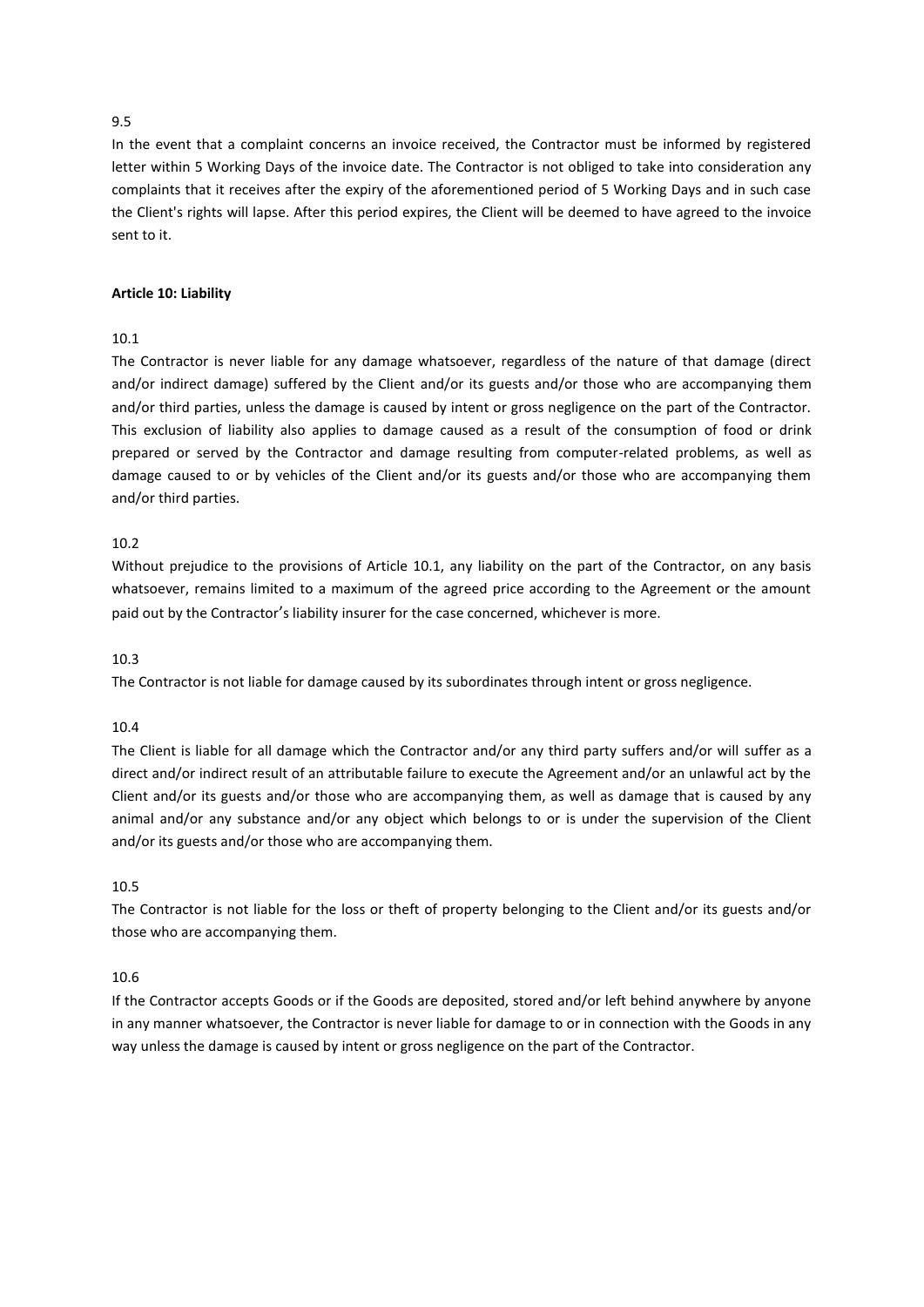The Client shall fully indemnify the Contractor against any claim, under any denomination, that a guest of the Client and/or any third party may assert against the Contractor, arising under the execution of the Agreement between the Client and the Contractor. The disclaimer above also applies if the Agreement is cancelled or terminated for any reason whatsoever.

# **Article 11: Ownership/Lost and found**

# 11.1

All crockery, silverware, tables, chairs, linen and other non-consumable Goods provided by the Contractor remain the property of the Contractor. Damage to or loss of the Goods on account of the Client and/or its guests and/or its members of staff must be reimbursed by the Client to the Contractor at cost price.

# 11.2

Any objects which are lost or left behind on the Contractor's premises and which are found by the Client and/or its guests must be handed in to the Contractor promptly.

# 11.3

Any objects which the rightful owner has not claimed from the Contractor within a year of having been handed in to the Contractor become the property of the Contractor. A maximum retention period of 3 months applies to Goods with a value of €450 or less.

## 11.4

If the Contractor sends the Client or its guests any objects that they have left behind, this will be entirely at the Client's and/or its guest's expense and risk. The Contractor is never obliged to send such objects.

## **Article 12: Force majeure**

# 12.1

Force majeure for the Contractor means all conditions that are not attributable to the Contractor and prevent the normal execution of the Agreement. The Contractor may never be held liable for the consequences thereof.

## 12.2

In the event of force majeure, the Client shall allow the Contractor one month after the agreed date of execution of the order to meet its obligations, unless the agreed date constitutes a deadline in accordance with the Agreement.

## 12.3

If the situation of force majeure persists for longer than one month, both parties have the right to cancel the Agreement without judicial intervention. In that case, the terminating party shall inform the other party thereof.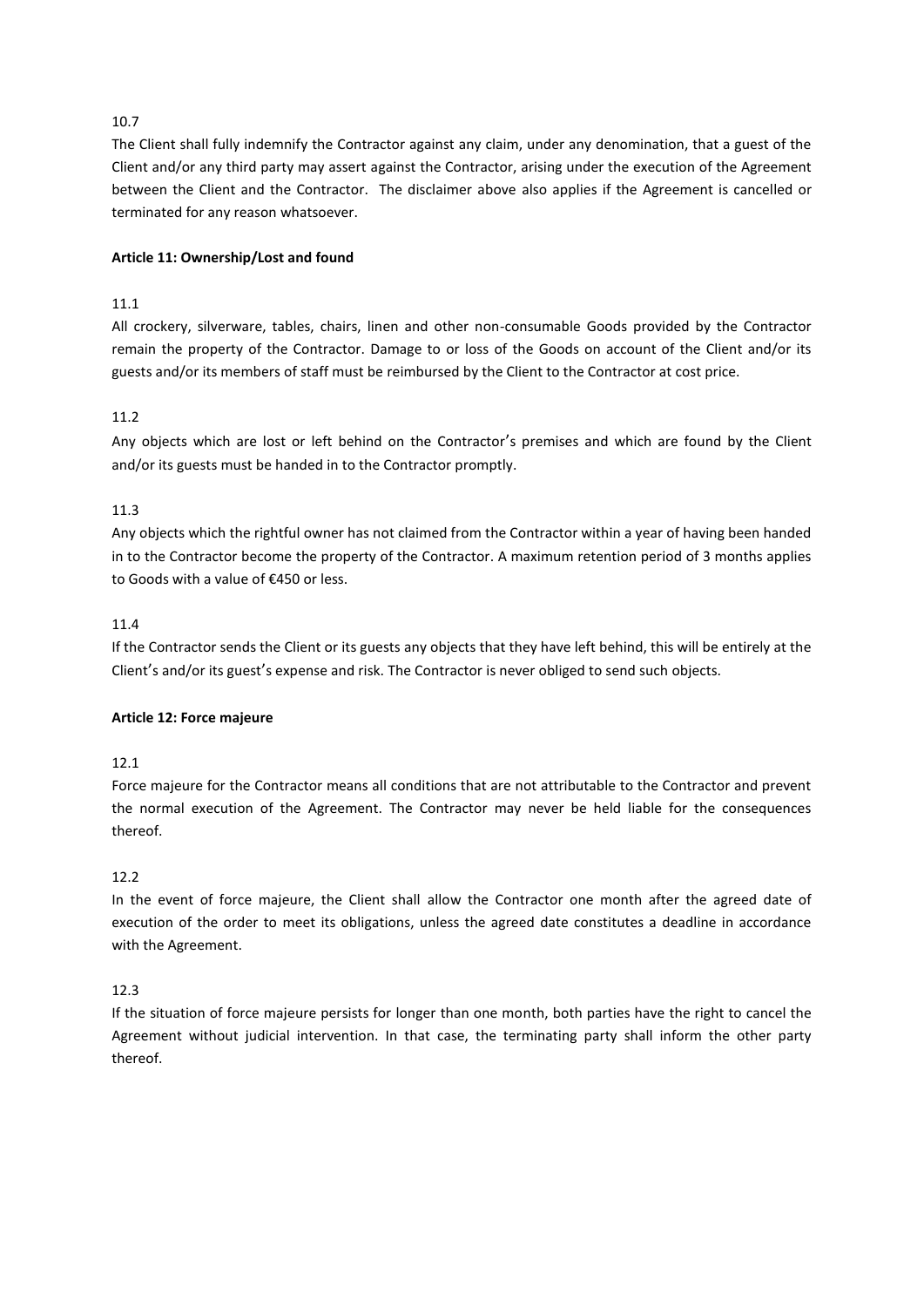Special circumstances that result in a delay in the execution of the Agreement, whether foreseen or unforeseen, entitle the Contractor to suspend its obligations for the duration of those circumstances. Such circumstances are also understood to include those involving persons and/or services and/or institutions which the Contractor uses or is planning to use in order to execute the Agreement, under which the Contractor cannot be reasonably expected to take replacement measures to execute the order in another manner without incurring additional costs that cannot be passed on to the Client.

# 12.5

If one of the parties to an Agreement is not in a position to fulfil any obligation arising under the Agreement, it shall inform the other party thereof as soon as possible.

# **Article 13: Corkage and External Catering Fee**

# 13.1

If the Client consumes drink that has not been provided by the Contractor on the premises of the Contractor, the Client shall pay a Corkage amount to the Contractor for each bottle or unit consumed.

# 13.2

If the Client consumes food that has not been provided by a the Contractor on the premises of the Contractor, the Client shall pay an External Catering Fee to the Contractor.

# 13.3

The amounts referred to in Clauses 13.1 and 13.2 must be agreed in advance or, in the absence of prior agreement, must be fixed at a reasonable level by the Contractor.

## **Article 14: Limitation period**

## 14.1

All claims by the Client against the Contractor expire one year after completion of the order to which the Agreement relates.

## **Article 15: Intellectual property**

## 15.1

The Contractor is not liable for infringement of copyright, patent rights, licensing rights, trademark rights and/or design rights on property belonging to third parties, if the Contractor might have infringed that right by using information, documents or articles provided or recommended to it by or on behalf of the Client for the execution of the order. The Client shall indemnify the Contractor against any claims in this regard.

## 15.2

If the work provided by the Contractor as part of the order results in the creation of intellectual property rights, the Contractor remains the owner of such rights.

# 15.3

The Client is not entitled to any further or other use of anything created under the order, other than the agreed use.